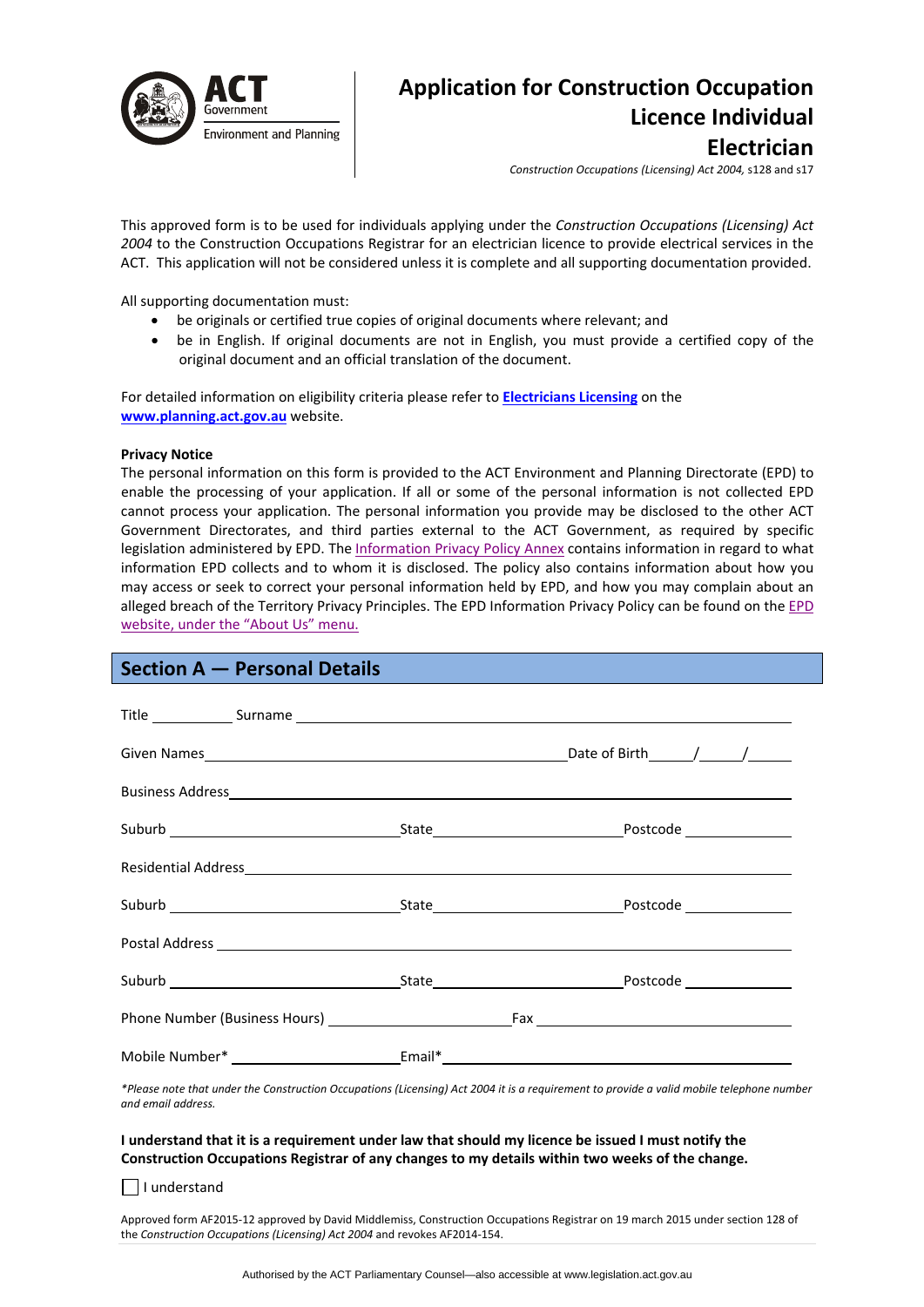## **Section B — Existing licence**

## **Have you previously or do you currently hold an ACT construction occupation licence?**

**Yes —** licence Number expiry date

**No —** proceed to Section C – Occupation class and functions.

## **Section C — Occupation class and functions**

An electrician is an entity that provides, has provided or proposes to provide electrical wiring services. Electrical wiring services are the doing or supervising of electrical wiring work.

What class of electrician licence are you applying for?

| Unrestricted -                                                                                      | licence authorises electrical wiring work without<br>supervision and can supervise electrical wiring work<br>undertaken by others.                                                                                                                                                                                                                                                                                                   |
|-----------------------------------------------------------------------------------------------------|--------------------------------------------------------------------------------------------------------------------------------------------------------------------------------------------------------------------------------------------------------------------------------------------------------------------------------------------------------------------------------------------------------------------------------------|
| <b>Electrotechnology Systems Permit -</b>                                                           | permit authorises wiring work under supervision and<br>incidental electrical work.<br>This class is used for<br>applicants who need to undertake further training in<br>order to become fully qualified for an unrestricted<br>licence.<br>*Please note this permit is to be used while an individual undertakes<br>further studies to obtain an Unrestricted Licence. This permit will only<br>be renewed in limited circumstances. |
| <b>Restricted - Electrotechnology Systems</b><br><b>Assembly and Servicing Electrical Fitting -</b> | licence authorises incidental wiring work in relation to<br>electrical fitting disconnection and reconnection work.                                                                                                                                                                                                                                                                                                                  |
| <b>Restricted - Electrotechnology Systems</b><br><b>Mechanical Fitting -</b>                        | licence authorises incidental wiring work in relation to<br>mechanical fitting disconnection and reconnection<br>work.                                                                                                                                                                                                                                                                                                               |
| <b>Restricted - Electrotechnology systems</b><br><b>Plumbing and Gas fitting -</b>                  | licence authorises incidental wiring work in relation to<br>plumbing<br>fitting<br>disconnection<br>and<br>gas<br>and<br>reconnection work.                                                                                                                                                                                                                                                                                          |
| <b>Restricted - Electrotechnology Systems</b><br><b>Refrigeration and Air Conditioning -</b>        | licence authorises incidental wiring work in relation to<br>refrigeration and air conditioning disconnection and<br>reconnection work                                                                                                                                                                                                                                                                                                |
| <b>Restricted - Electrotechnology Systems</b><br><b>Type B Gas Appliances -</b>                     | licence authorises incidental wiring work in relation to<br>and reconnection of type B gas<br>disconnection<br>appliances.                                                                                                                                                                                                                                                                                                           |
|                                                                                                     | Electrotechnology Systems Restricted Permit* - permit authorises incidental wiring work under the<br>supervision of a licensee with the appropriate licence for<br>the work (see licence categories above). The permit is<br>then issued in one of the following categories. This<br>permit may be issued in conjunction with a practical<br>experience log book.                                                                    |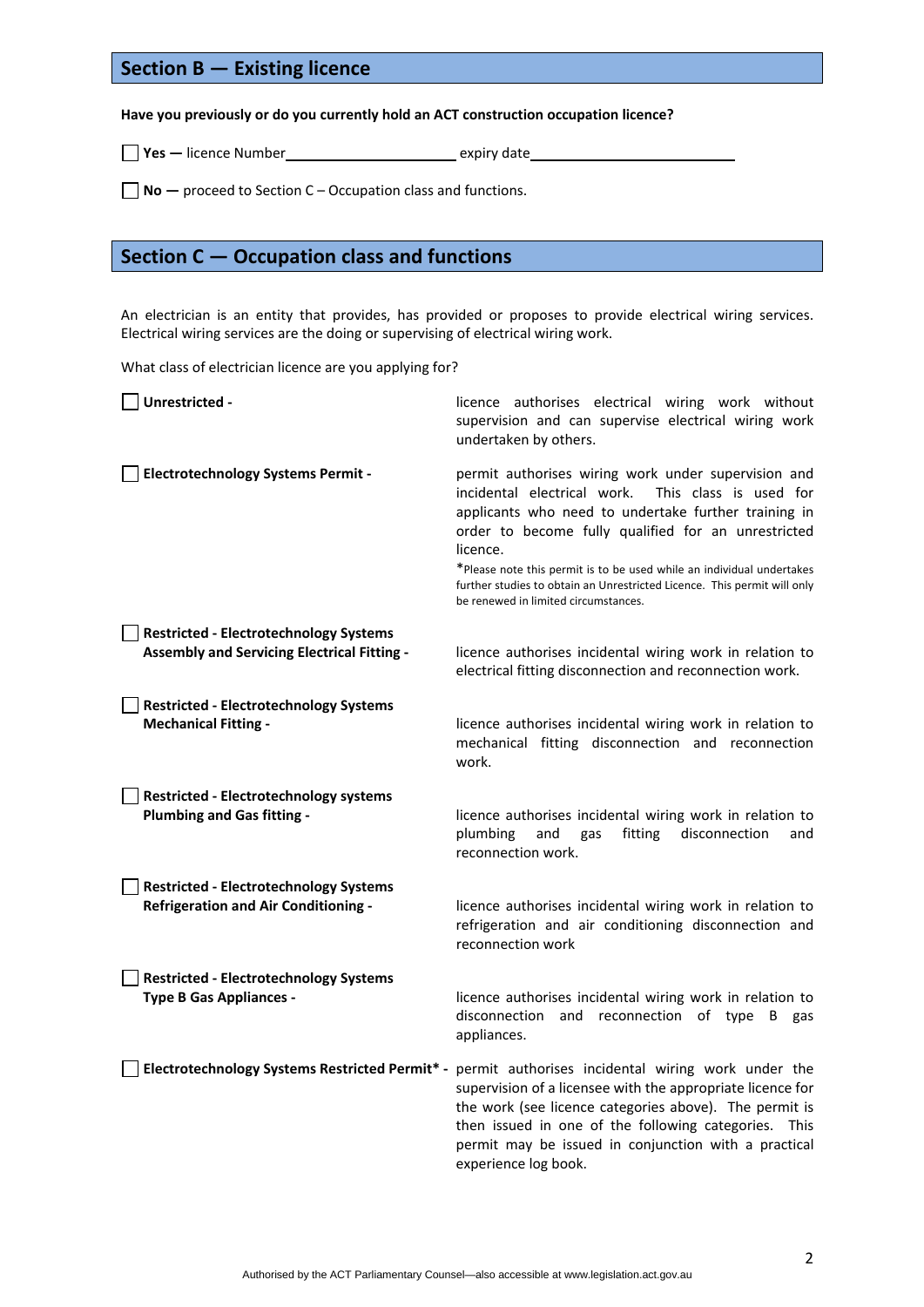Please indicate which category of Restricted Permit you are applying for:

Electrotechnology systems assembly and servicing electrical fitting

 $\Box$  Electrotechnology systems mechanical fitting

 $\Box$  Electrotechnology systems plumbing and gas fitting

Electrotechnology systems refrigeration and air conditioning

 $\Box$  Electrotechnology systems type B gas appliances

*\*Please note this permit is to be used while an individual undertakes further studies to obtain a Restricted Licence. This permit will only be renewed in limited circumstances.* 

## **Section D — Evidence of qualifications/eligibility — Unrestricted Electrician**

Complete this section only if you are applying for an unrestricted electrician licence.

**Qualification:** provide evidence of successful completion of one of the following Certificate III qualifications in Electrotechnology Electrician issued within five (5) years prior to making the application from a Registered Training Organisation:

- UEE30811
- UEE30807
- UEE30806
- UTE31199

The acceptable qualification (referenced above) must contain one of the following units of competency that has not been obtained through Recognition of Prior Learning (RPL):

- UEENEEG105A ‐ Verify compliance and functionality of low voltage general electrical installations
- UEENEEG005B ‐ Verify compliance and functionality of general electrical installations
- UEENEEG005A ‐ Verify compliance and functionality of general electrical installations
- NUE 505A Electrical systems safety
- NUE 505B ‐ Electrical systems safety

 $\Box$  Yes  $-$  please attach certified copies.

 $\Box$  No  $-$  please note that you may not be eligible for a licence.

Note: If your qualification is not from Australia, you will need to have it assessed to determine its equivalence within the Australian Qualifications Framework. Please refer to the following link for information about this process: [http://www.aqf.edu.au/news/using](http://www.aqf.edu.au/news/using-the-aqf/faq/recognition-of-international-qualifications/)‐the‐aqf/faq/recognition‐of‐international‐qualifications/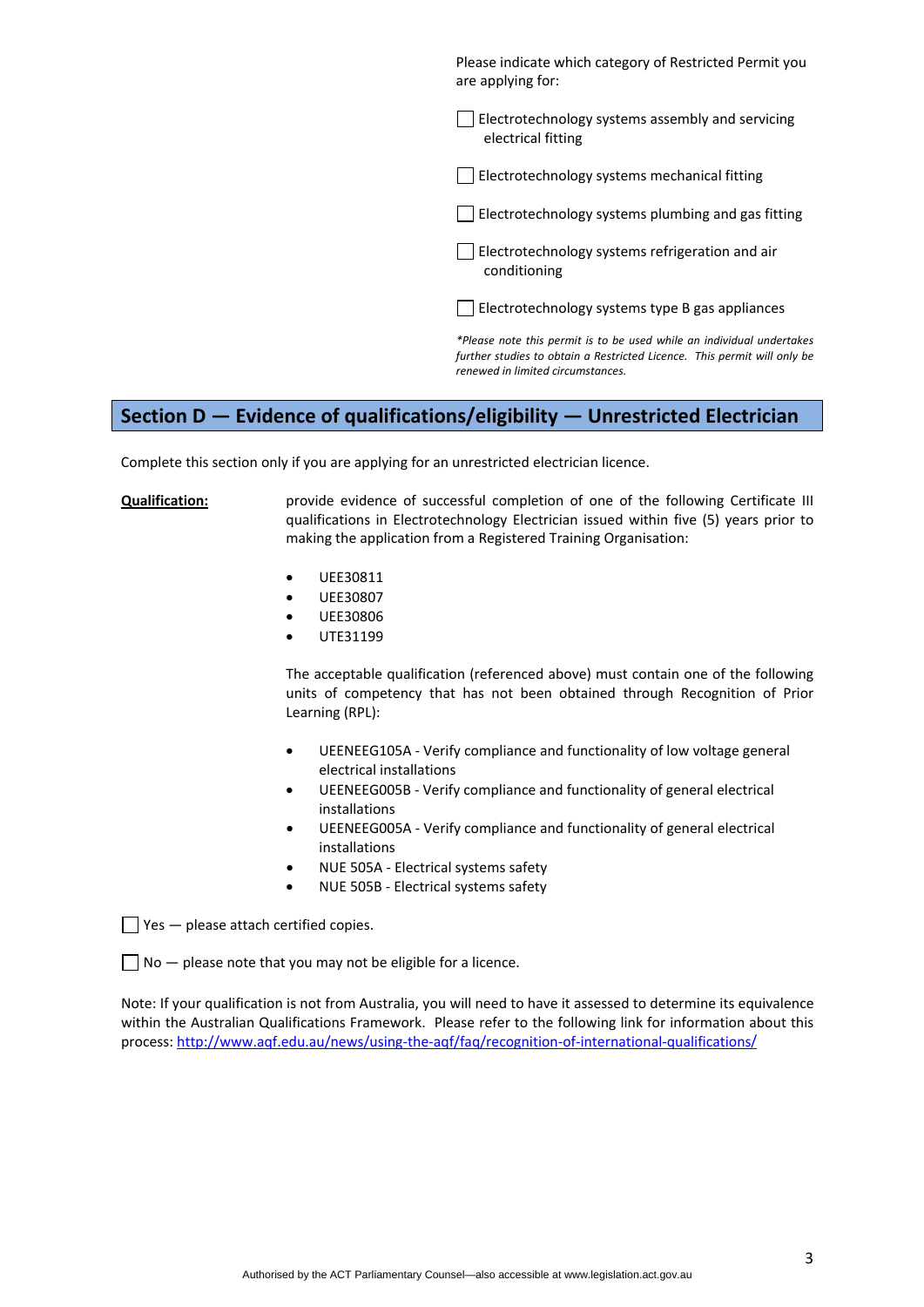# **Section D — Evidence of qualifications/eligibility — Unrestricted Permit Electrotechnology Systems**

Complete this section only if you are applying for an unrestricted permit electrotechnology systems.

## **Option One (Australian qualifications more than five years old):**

**Qualification:** provide evidence of successful completion of a Certificate III in Electrotechnology Electrician issued more than five (5) years prior to application from a Registered Training Organisation; or a Trade Certificate for Electrical Mechanic/Fitter issued by a Registered Training Organisation.

 $\Box$  Yes  $-$  please attach a certified copy.

 $\Box$  No  $-$  please note that you may not be eligible for the permit.

**Requirement:** provide evidence of enrolment with a Registered Training Organisation to obtain a Certificate III in Electrotechnology Electrician acceptable for obtaining an unrestricted electrician licence.

 $\Box$  Yes  $-$  please attach a copy of enrolment papers.

- $\Box$  No  $-$  please note that you may not be eligible for the permit.
- **Requirement: example 20 do** you have a supervisor adequately licensed as an unrestricted electrician to supervise the work performed under the permit?
- $\Box$  Yes  $-$  please provide the details of the licensed electrical supervisor below and a separate statement from your supervisor.

 $\Box$  No  $-$  please note that you may not be eligible for a licence.

Licensee Name Licence Number

## **Option Two (overseas qualifications):**

**Qualification:** provide evidence of successful completion of a qualification that has been assessed by a Registered Training Organisation as requiring additional units of competency to be completed for it to become equivalent to the qualification acceptable for obtaining an unrestricted electrician licence. Completion of these additional units of competency is referred to as "gap training", and cannot exceed 18 months of part time study.

 $\Box$  Yes  $-$  please attach a certified copy.

 $\Box$  No  $-$  please note that you may not be eligible for the permit.

**Requirement:** provide a statement from a Registered Training Organisation confirming enrolment in gap training and listing the units of competency required to achieve a Certificate III in Electrotechnology Electrician.

 $\Box$  Yes  $-$  please attach a copy of enrolment papers.

 $\Box$  No  $-$  please note that you may not be eligible for the permit.

## **Requirement:** do you have a supervisor adequately licensed as an unrestricted electrician to supervise the work performed under the permit?

 $\Box$  Yes  $-$  please provide the details of the licensed electrical supervisor below and a separate statement from your supervisor.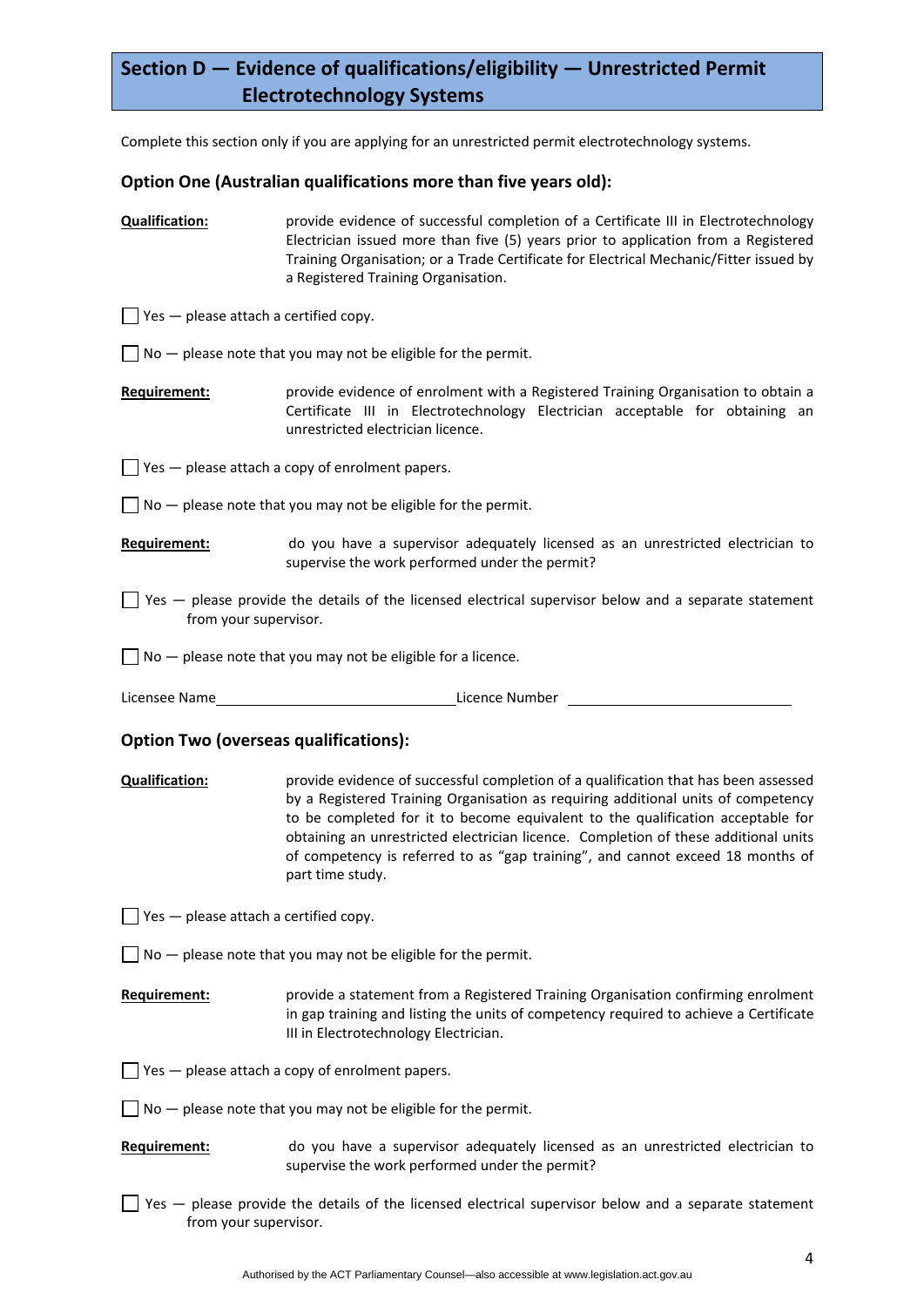$\Box$  No  $-$  please note that you may not be eligible for a licence.

Licensee Name **Internal Contract Contract Contract Contract Contract Contract Contract Contract Contract Contract Contract Contract Contract Contract Contract Contract Contract Contract Contract Contract Contract Contract** 

# **Section D — Evidence of qualifications/eligibility — Restricted Licence: Electrotechnology Assembly and Servicing Electrical Fitting**

Complete this section only if you are applying for a restricted electrical licence for electrotechnology assembly and servicing electrical fitting.

## **Option One:**

- **Qualification:** provide a Certificate III in Electrical Fitting UEE33011 issued within five (5) years prior to application from a Registered Training Organisation.
- $\Box$  Yes  $-$  please attach a certified copy.

 $\vert \ \vert$  No  $-$  please note that you may not be eligible for the licence.

**Requirement: brovide a statement from your employer, or from yourself if self-employed, stating** the principal trade to which the incidental electrical work applies, and the need for the restricted electrical licence in that trade.

 $\Box$  Yes  $-$  please attach the letter.

 $\Box$  No  $-$  please note that you may not be eligible for the licence.

### **Option Two:**

**Qualifications: provide evidence of completion of one of the following qualifications from a** Registered Training Organisation:

- a qualification as per option one (above) that was issued more than five (5) years prior to application; or
- a Certificate III in *Electrotechnology Assembly and Servicing* (UTE30104, UTE30199); or
- a trade certificate in electrical fitting;

## AND

provide evidence of completion of one of the following units of competency in disconnect/reconnect issued within five (5) years prior to application:

- UEENEEP010A ‐ Disconnect/reconnect appliances connected to low voltage installation wiring;
- UEENEEP012A ‐ Disconnect/reconnect composite appliances connected to low voltage installation wiring;
- UEENEEP014A ‐ Disconnect/reconnect water heaters connected to low voltage installation wiring;
- UEENEEP015A ‐ Disconnect/reconnect motors connected to low voltage installation wiring;
- UEENEEP001A ‐ Disconnect/reconnect fixed wired electrical equipment connected to a Low Voltage supply;
- UEENEEP001B ‐ Disconnect/reconnect fixed wired electrical equipment connected to a Low Voltage supply;

 $\Box$  Yes  $-$  please attach certified copies of the qualification and unit of competency.

 $\Box$  No  $-$  please note that you may not be eligible for the licence.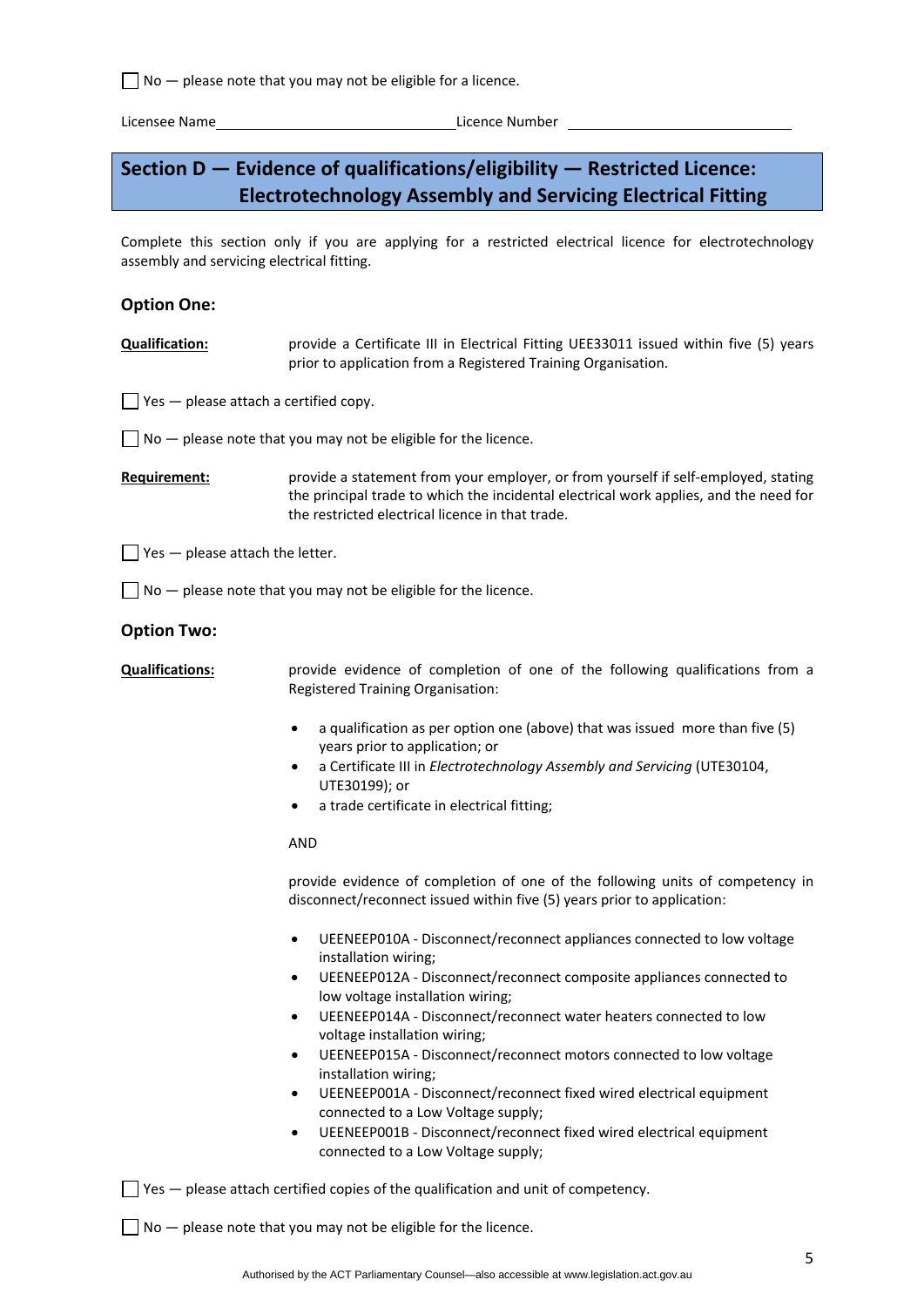**Requirement:** *provide a statement from your employer, or from yourself if self-employed, stating* the principal trade to which the incidental electrical work applies, and the need for the restricted electrical licence in that trade.

 $\Box$  Yes  $-$  please attach the letter.

 $\Box$  No  $-$  please note that you may not be eligible for the licence.

Note: If your qualification is not from Australia, you will need to have it assessed to determine its equivalence within the Australian Qualifications Framework. Please refer to the following link for information about this process: [http://www.aqf.edu.au/news/using](http://www.aqf.edu.au/news/using-the-aqf/faq/recognition-of-international-qualifications/)‐the‐aqf/faq/recognition‐of‐international‐qualifications/

# **Section D — Evidence of qualifications/eligibility — Restricted Licence: Electrotechnology Systems Mechanical Fitting**

Complete this section only if you are applying for a restricted electrical licence for electrotechnology systems mechanical fitting.

| <b>Qualifications:</b> | provide evidence of completion of a trade certificate in the mechanical (services)<br>trades from a Registered Training Organisation;                                                                                           |
|------------------------|---------------------------------------------------------------------------------------------------------------------------------------------------------------------------------------------------------------------------------|
|                        | <b>OR</b>                                                                                                                                                                                                                       |
|                        | provide evidence of completion of a Certificate III in Data and Voice<br>Communications, (UEE30411, UEE30407, UEE30406, UEE30699) from a Registered<br>Training Organisation;                                                   |
|                        | <b>AND</b>                                                                                                                                                                                                                      |
|                        | provide evidence of completion of one of the following units of competency in<br>disconnect/reconnect issued within five (5) years prior to application:                                                                        |
|                        | UEENEEP010A - Disconnect/reconnect appliances connected to low voltage<br>$\bullet$<br>installation wiring;                                                                                                                     |
|                        | UEENEEP012A - Disconnect/reconnect composite appliances connected to<br>٠<br>low voltage installation wiring;                                                                                                                   |
|                        | UEENEEP014A - Disconnect/reconnect water heaters connected to low<br>$\bullet$<br>voltage installation wiring;                                                                                                                  |
|                        | UEENEEP015A - Disconnect/reconnect motors connected to low voltage<br>$\bullet$<br>installation wiring;                                                                                                                         |
|                        | UEENEEP001A - Disconnect/reconnect fixed wired electrical equipment<br>٠<br>connected to a Low Voltage supply;                                                                                                                  |
|                        | UEENEEP001B - Disconnect/reconnect fixed wired electrical equipment<br>$\bullet$<br>connected to a Low Voltage supply;                                                                                                          |
|                        | $\blacksquare$ Yes $-$ please attach certified copies of the qualification and unit of competency.                                                                                                                              |
|                        | $No$ - please note that you may not be eligible for the licence.                                                                                                                                                                |
| Requirement:           | provide a statement from your employer, or from yourself if self-employed, stating<br>the principal trade to which the incidental electrical work applies, and the need for<br>the restricted electrical licence in that trade. |

 $\Box$  Yes  $-$  please attach the letter.

 $\Box$  No  $-$  please note that you may not be eligible for the licence.

Note: If your qualification is not from Australia, you will need to have it assessed to determine its equivalence within the Australian Qualifications Framework. Please refer to the following link for information about this process: [http://www.aqf.edu.au/news/using](http://www.aqf.edu.au/news/using-the-aqf/faq/recognition-of-international-qualifications/)‐the‐aqf/faq/recognition‐of‐international‐qualifications/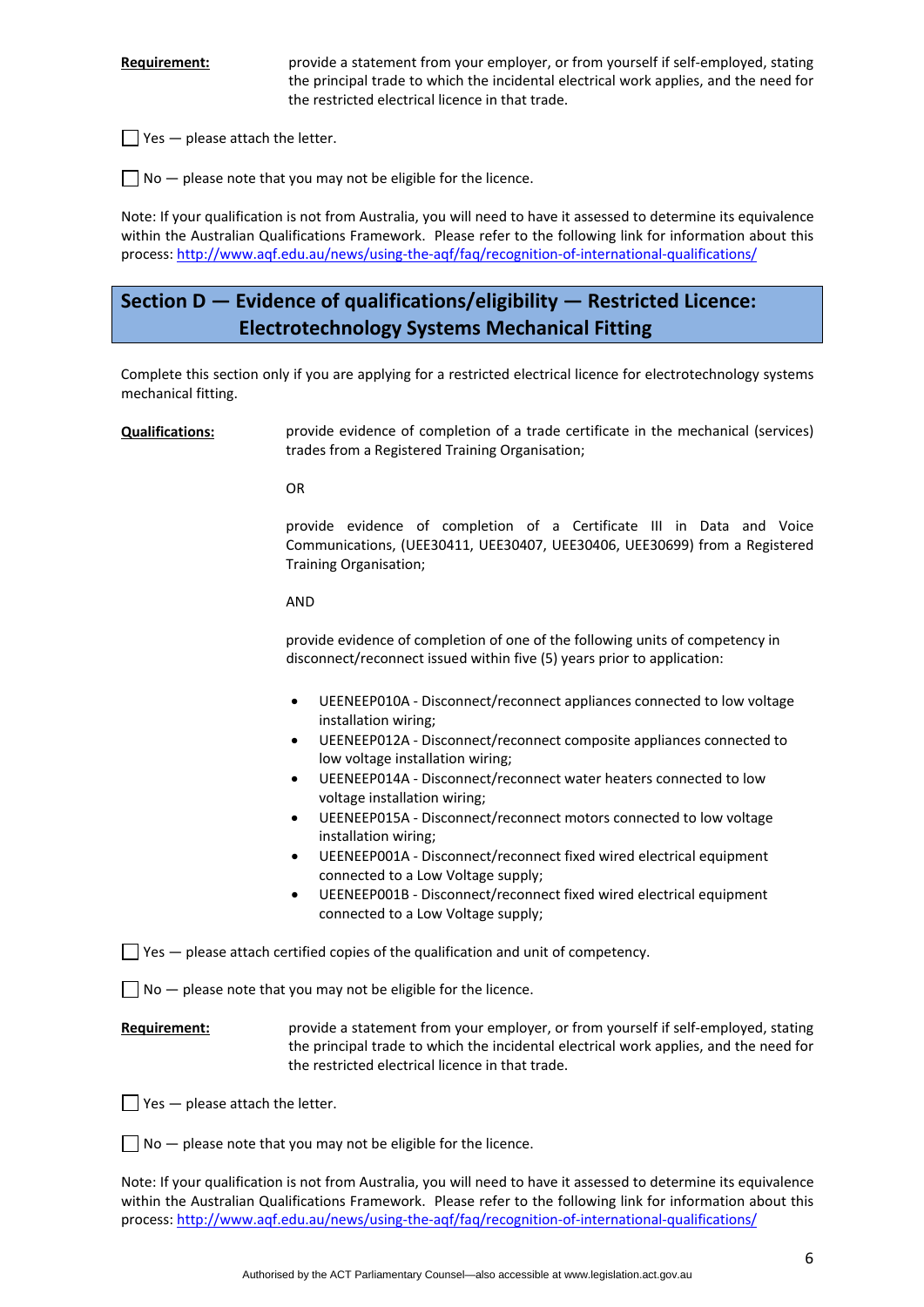# **Section D — Evidence of qualifications/eligibility — Restricted Licence: Electrotechnology Systems Plumbing and Gasfitting**

Complete this section only if you are applying for a restricted electrical licence for electrotechnology systems plumbing and gasfitting.

**Requirement:** hold a licence issued under the *Construction Occupations (Licensing) Act 2004* in one of the following occupation classes: Advanced Sanitary Drainer Journeyperson Drainer Advanced Gasfitter General Gasfitter Journeyperson Gasfitter Sanitary Plumber Water Supply Plumber Journeyperson Plumber  $\Box$  Yes — please provide your plumber/drainer/gasfitter licence details below.  $\Box$  No  $-$  please note that you may not be eligible for a licence. Licence Number **Contract Contract Contract Contract Contract Contract Contract Contract Contract Contract Contract Contract Contract Contract Contract Contract Contract Contract Contract Contract Contract Contract Contract Qualification:** provide evidence of successful completion of one of the following units of competency in disconnect/reconnect issued within five (5) years prior to making the application: UEENEEP010A ‐ Disconnect/reconnect appliances connected to low voltage installation wiring; UEENEEP012A ‐ Disconnect/reconnect composite appliances connected to low voltage installation wiring; UEENEEP014A ‐ Disconnect/reconnect water heaters connected to low voltage installation wiring; UEENEEP015A ‐ Disconnect/reconnect motors connected to low voltage installation wiring; UEENEEP001A ‐ Disconnect/reconnect fixed wired electrical equipment connected to a Low Voltage supply; UEENEEP001B ‐ Disconnect/reconnect fixed wired electrical equipment connected to a Low Voltage supply;  $\Box$  Yes — please attach a certified copy of the unit of competency.  $\Box$  No  $-$  please note that you may not be eligible for the licence. **Requirement: brovide a statement from your employer, or from yourself if self-employed, stating** the principal trade to which the incidental electrical work applies, and the need for the restricted electrical licence in that trade.  $\Box$  Yes  $-$  please attach the letter.  $\Box$  No  $-$  please note that you may not be eligible for the licence.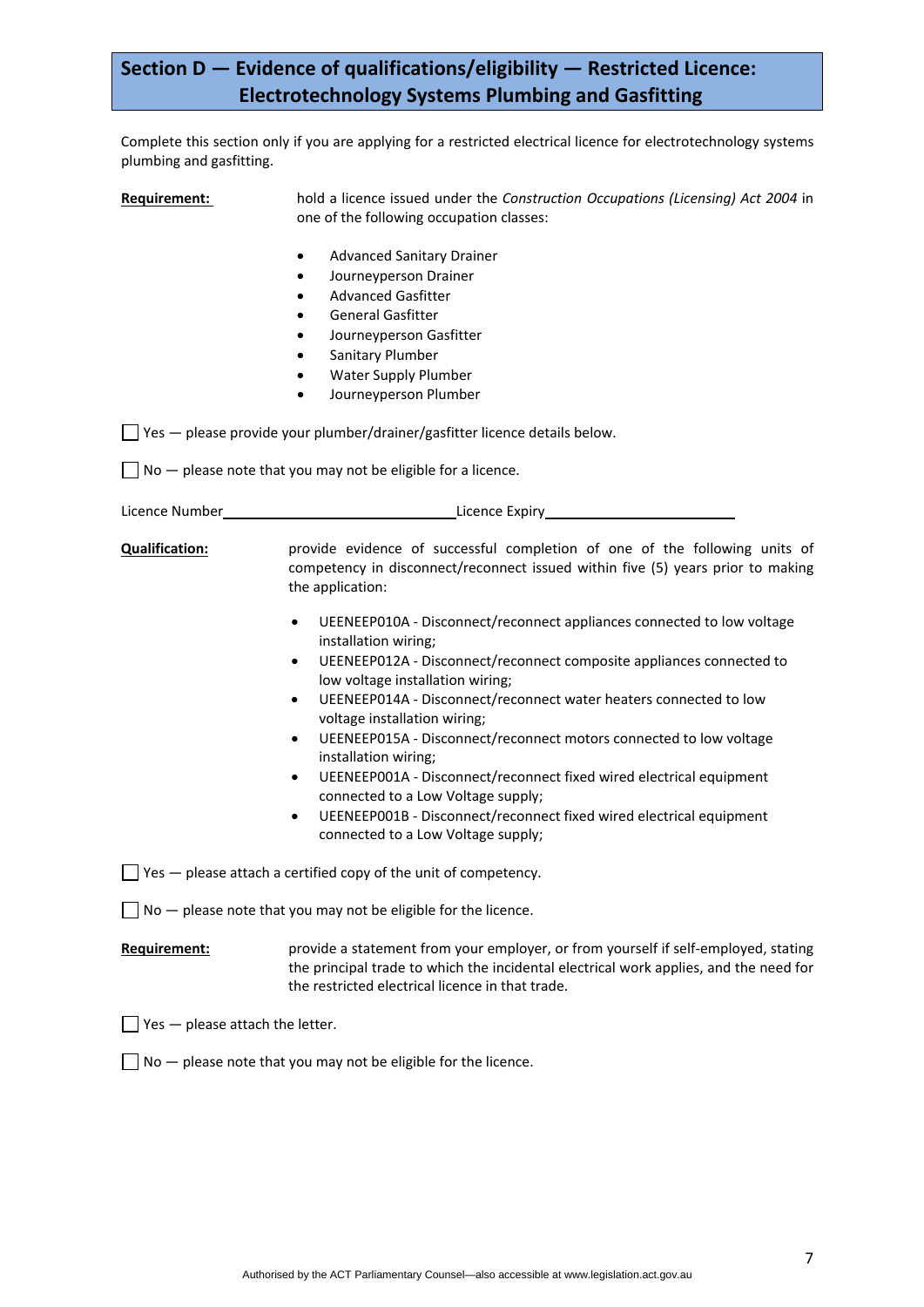# **Section D — Evidence of qualifications/eligibility — Restricted Licence: Electrotechnology Systems Refrigeration and Air Conditioning**

Complete this section only if you are applying for a restricted electrical licence for electrotechnology systems refrigeration and air conditioning.

## **Option One:**

**Qualification:** provide evidence of completion of a Certificate III in Refrigeration and Air Conditioning UEE32211, UEE31307 or UEE31306 issued within five (5) years prior to application from a Registered Training Organisation.

 $\Box$  Yes — please attach a certified copy.

 $\Box$  No  $-$  please note that you may not be eligible for the licence.

**Requirement:** *provide a statement from your employer, or from yourself if self-employed, stating* the principal trade to which the incidental electrical work applies, and the need for the restricted electrical licence in that trade.

 $\Box$  Yes  $-$  please attach the letter.

 $\Box$  No  $-$  please note that you may not be eligible for the licence.

#### **Option Two:**

**Qualification:** provide evidence of completion of Certificate III in Air‐conditioning and Refrigeration UTE30999 from a Registered Training Organisation;

OR

provide evidence of completion of a trade qualification in refrigeration and/or air conditioning issued more than five (5) years prior to application from a Registered Training Organisation;

#### AND

provide evidence of completion of one of the following units of competency in disconnect/reconnect issued within five (5) years prior to making the application:

- UEENEEP010A ‐ Disconnect/reconnect appliances connected to low voltage installation wiring;
- UEENEEP012A ‐ Disconnect/reconnect composite appliances connected to low voltage installation wiring;
- UEENEEP014A ‐ Disconnect/reconnect water heaters connected to low voltage installation wiring;
- UEENEEP015A ‐ Disconnect/reconnect motors connected to low voltage installation wiring;
- UEENEEP001A ‐ Disconnect/reconnect fixed wired electrical equipment connected to a Low Voltage supply;
- UEENEEP001B ‐ Disconnect/reconnect fixed wired electrical equipment connected to a Low Voltage supply;

 $\Box$  Yes  $-$  please attach a certified copy of the qualification and unit of competency.

 $\Box$  No  $-$  please note that you may not be eligible for the licence.

## **Requirement:** provide a statement from your employer, or from yourself if self-employed, stating the principal trade to which the incidental electrical work applies, and the need for the restricted electrical licence in that trade.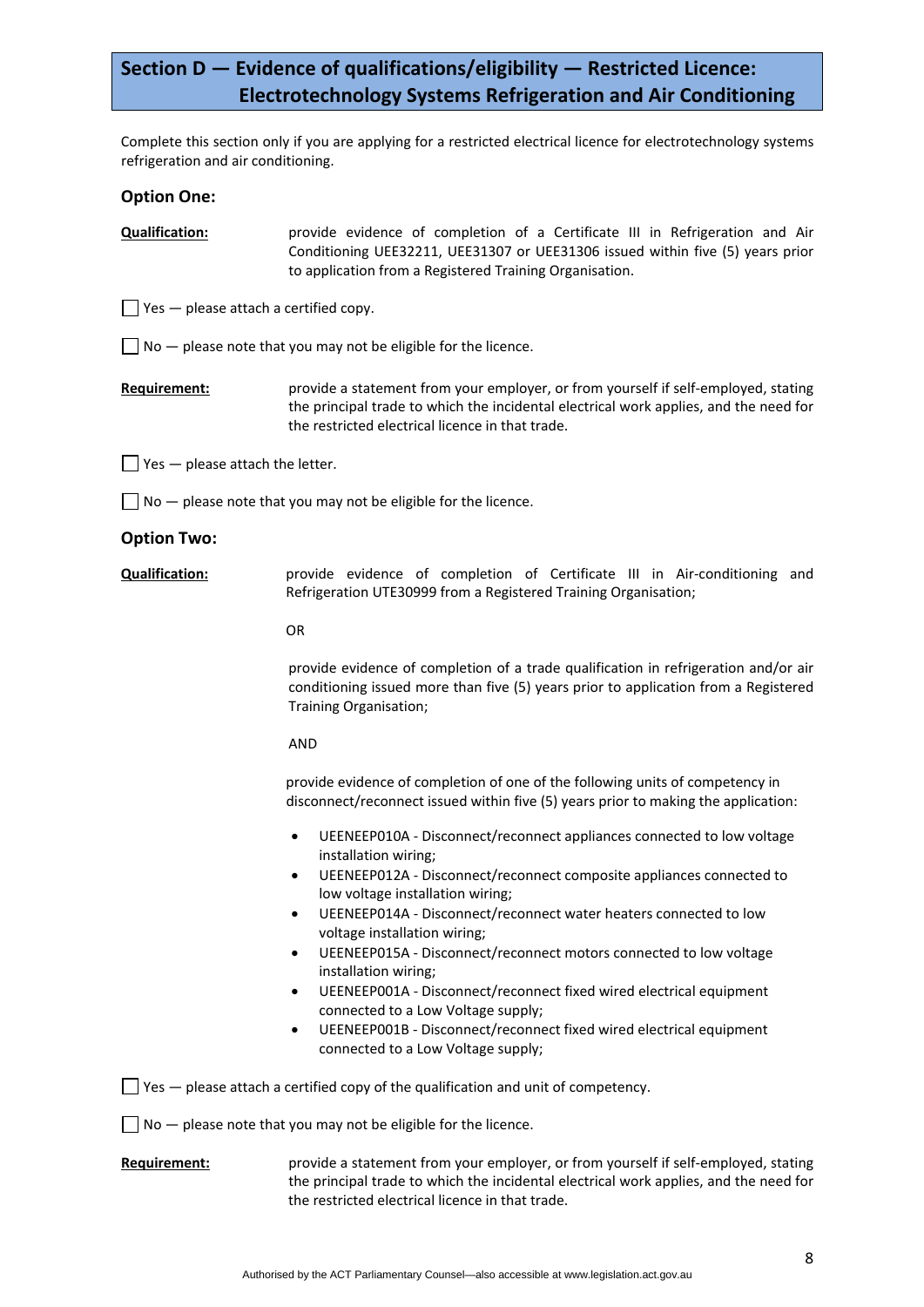$\Box$  Yes  $-$  please attach the letter.

 $\Box$  No  $-$  please note that you may not be eligible for the licence.

Note: If your qualification is not from Australia, you will need to have it assessed to determine its equivalence within the Australian Qualifications Framework. Please refer to the following link for information about this process: [http://www.aqf.edu.au/news/using](http://www.aqf.edu.au/news/using-the-aqf/faq/recognition-of-international-qualifications/)‐the‐aqf/faq/recognition‐of‐international‐qualifications/

# **Section D — Evidence of qualifications/eligibility — Restricted Licence: Electrotechnology Systems Type B Gas Appliances**

Complete this section only if you are applying for a restricted electrical licence for electrotechnology systems type B gas appliances.

| <b>Accreditation:</b>                        | hold accreditation for type B gas appliances under the Gas Safety (Appliance<br>Worker Accreditation Code) excluding type B trainee.                                                                                                                                                                                                                                                                                                                                                                                                                                                                                                                                                                                                                                                                                            |
|----------------------------------------------|---------------------------------------------------------------------------------------------------------------------------------------------------------------------------------------------------------------------------------------------------------------------------------------------------------------------------------------------------------------------------------------------------------------------------------------------------------------------------------------------------------------------------------------------------------------------------------------------------------------------------------------------------------------------------------------------------------------------------------------------------------------------------------------------------------------------------------|
| $\blacksquare$ Yes – please provide details. |                                                                                                                                                                                                                                                                                                                                                                                                                                                                                                                                                                                                                                                                                                                                                                                                                                 |
|                                              | $\Box$ No $-$ please note that you may not be eligible for the licence.                                                                                                                                                                                                                                                                                                                                                                                                                                                                                                                                                                                                                                                                                                                                                         |
|                                              |                                                                                                                                                                                                                                                                                                                                                                                                                                                                                                                                                                                                                                                                                                                                                                                                                                 |
| <b>Qualification:</b>                        | provide evidence of successful completion of the unit of competency<br>UEENEEP016A Locate and Rectify Faults in Low Voltage Appliances.                                                                                                                                                                                                                                                                                                                                                                                                                                                                                                                                                                                                                                                                                         |
|                                              | $\Box$ Yes $-$ please attach a certified copy of the qualification.                                                                                                                                                                                                                                                                                                                                                                                                                                                                                                                                                                                                                                                                                                                                                             |
|                                              | $\Box$ No $-$ please note that you may not be eligible for the licence.                                                                                                                                                                                                                                                                                                                                                                                                                                                                                                                                                                                                                                                                                                                                                         |
| <b>Qualification:</b>                        | provide evidence of completion of one of the following units of competency in<br>disconnect/reconnect issued within five (5) years prior to application:*<br>UEENEEP010A - Disconnect/reconnect appliances connected to low voltage<br>$\bullet$<br>installation wiring;<br>UEENEEP012A - Disconnect/reconnect composite appliances connected to<br>$\bullet$<br>low voltage installation wiring;<br>UEENEEP014A - Disconnect/reconnect water heaters connected to low<br>$\bullet$<br>voltage installation wiring;<br>UEENEEP015A - Disconnect/reconnect motors connected to low voltage<br>$\bullet$<br>installation wiring;<br>UEENEEP001A - Disconnect/reconnect fixed wired electrical equipment<br>connected to a Low Voltage supply;<br>UEENEEP001B - Disconnect/reconnect fixed wired electrical equipment<br>$\bullet$ |
|                                              | connected to a Low Voltage supply.                                                                                                                                                                                                                                                                                                                                                                                                                                                                                                                                                                                                                                                                                                                                                                                              |
|                                              | $\Box$ Yes $-$ please attach a certified copy of the unit of competency.<br>$\Box$ No $-$ please note that you may not be eligible for the licence.                                                                                                                                                                                                                                                                                                                                                                                                                                                                                                                                                                                                                                                                             |
|                                              | *if you already hold a restricted electrical licence in another class then you may not need to meet this requirement as you would have<br>already provided evidence of completion of the relevant unit. Refer to Method 1 of the requirements for Restricted Electrotechnology<br>Systems Type B Gas Appliances under the Construction Occupations (Licensing) (Mandatory Qualifications) Declaration 2015.                                                                                                                                                                                                                                                                                                                                                                                                                     |

## **Requirement:** *provide a statement from your employer, or from yourself if self-employed, stating* the principal trade to which the incidental electrical work applies, and the need for the restricted electrical licence in that trade.

 $\Box$  Yes  $-$  please attach the letter.

 $\Box$  No  $-$  please note that you may not be eligible for the licence.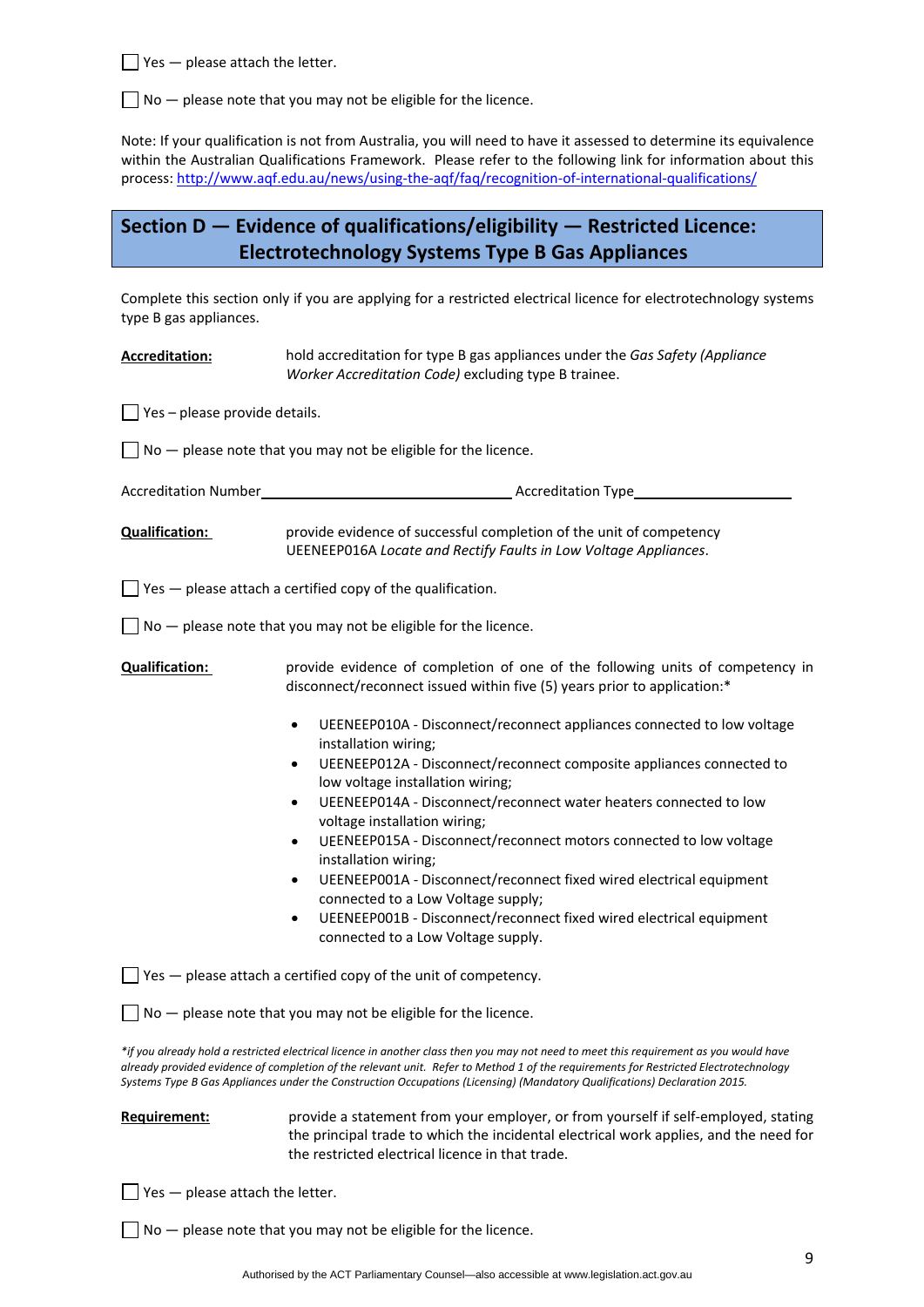# **Section D — Evidence of qualifications/eligibility — Restricted Permit Electrotechnology Systems**

Complete this section only if you are applying for a restricted permit electrotechnology systems.

- **Requirement:** provide evidence of current enrolment with a Registered Training Organisation in one of the following units of competency:
	- UEENEEP010A ‐ Disconnect/reconnect appliances connected to low voltage installation wiring;
	- UEENEEP012A ‐ Disconnect/reconnect composite appliances connected to low voltage installation wiring;
	- UEENEEP014A ‐ Disconnect/reconnect water heaters connected to low voltage installation wiring;
	- UEENEEP015A ‐ Disconnect/reconnect motors connected to low voltage installation wiring.

 $\Box$  Yes  $-$  please attach a copy of enrolment papers.

 $\Box$  No  $-$  please note that you may not be eligible for the permit.

For the type of restricted permit being applied for, do you have the following qualification issued by a Registered Training Organisation (evidence must be attached to the application)?

| Qualification for Assembly and Servicing Electrical Fitting: Certificate III in Electrical Fitting UEE33011 | issued more than five (5) years prior to<br>application;                                                                                                      |
|-------------------------------------------------------------------------------------------------------------|---------------------------------------------------------------------------------------------------------------------------------------------------------------|
|                                                                                                             | <b>OR</b>                                                                                                                                                     |
|                                                                                                             | Certificate III in Electrotechnology Assembly and<br>Servicing (UTE30104 or UTE30199);                                                                        |
|                                                                                                             | <b>OR</b>                                                                                                                                                     |
|                                                                                                             | Trade certificate in electrical fitting.                                                                                                                      |
| <b>Qualification for Mechanical Fitting:</b>                                                                | Trade certificate in the mechanical (services)<br>trades;                                                                                                     |
|                                                                                                             | <b>OR</b>                                                                                                                                                     |
|                                                                                                             | Certificate III in Data and Voice Communications<br>(UEE30411, UEE30407, UEE30406 or UEE30699).                                                               |
| <b>Requirement for Plumbing and Gas Fitting:</b>                                                            | Current ACT (COLA) licence in the occupations of<br>plumber, drainer or gasfitter.                                                                            |
| <b>Qualification for Refrigeration and Air Conditioning:</b>                                                | Trade qualification in refrigeration and air<br>conditioning other than UEE32211, UEE31307 or<br>UEE31306 issued over five (5) years prior to<br>application. |
| <b>Requirement for Type B Gas Appliances:</b>                                                               | Current accreditation for type B gas appliances<br>under the Gas Safety (Appliance Worker<br>Accreditation Code).                                             |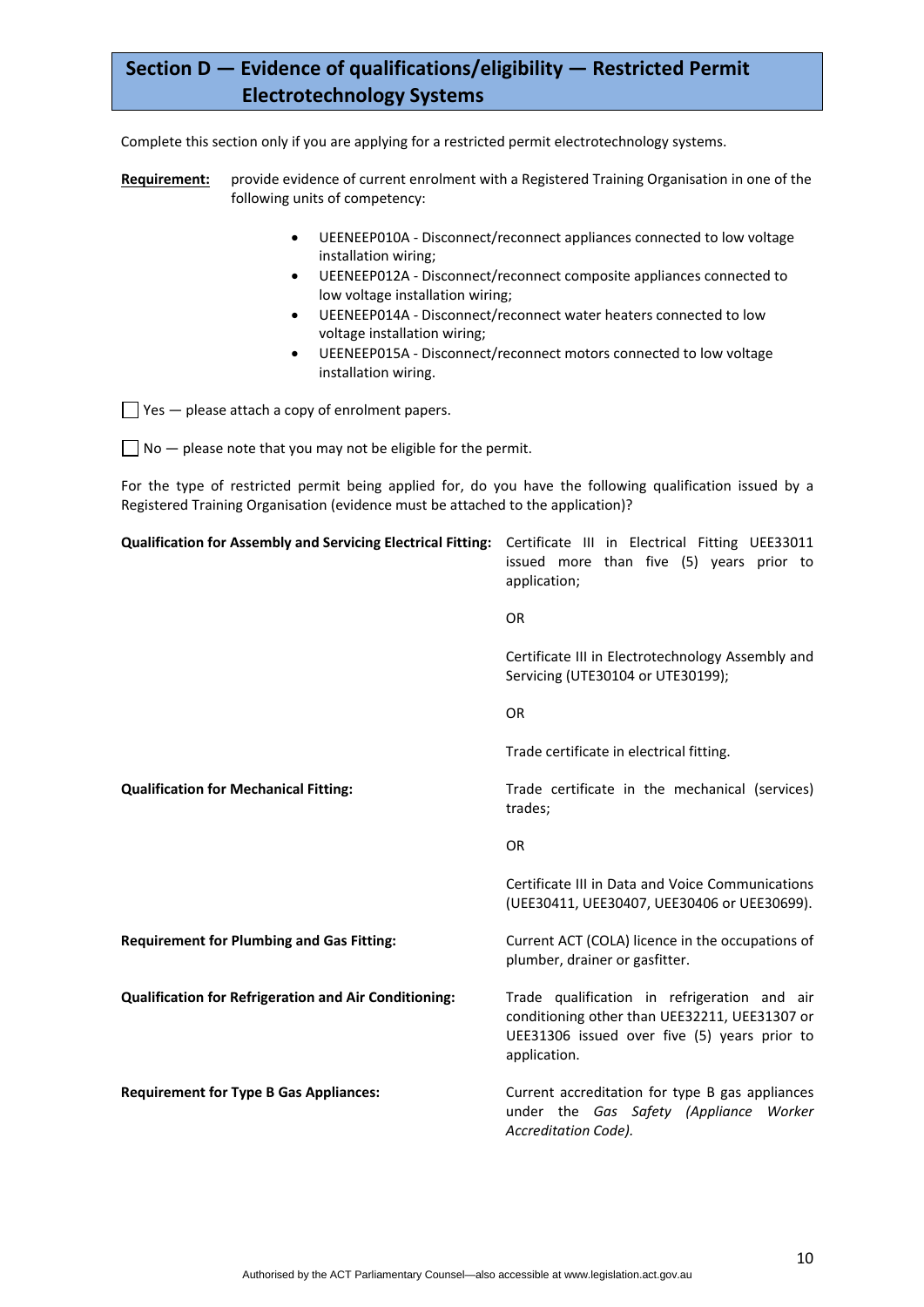**Requirement:** *provide a statement from your employer, or from yourself if self-employed, stating* the principal trade to which the incidental electrical work applies, and the need for the restricted electrical permit in that trade. This letter must include the name and licence number of the person who will be supervising your work. Please also provide their details below.

 $\Box$  Yes  $-$  please attach the letter.

 $\Box$  No  $-$  please note that you may not be eligible for the permit.

Licensee (Supervisor) Name Licence Number

Company\_

## **Section E — Evidence of Financial Resources (not required for permits)**

Evidence of financial resources is required to help demonstrate your ability to fulfil contractual obligations when providing construction services. Failure to provide information below may result in your licence being refused.

**1. Do you have access to financial resources adequate to complete works performed under the licence applied for?** 

 $\Box$  Yes – please skip the next question.

 $\Box$  No – complete next question.

2. If 'No' to the above, do you wish to only operate as an employee under the licence applied for?

 $\Box$  Yes – I understand a condition may be imposed on the licence if issued.

 $\Box$  No— if you do not wish to have a licence restricted to employee only, then you must ensure you have financial resources as requested above or you may be ineligible for a licence).

**3. Are you currently, or previously have been, deemed bankrupt or personally insolvent?** 

 $\Box$  Yes – please attach details and official documentation of bankruptcy/insolvency.

 $\Box$  No.

4. I understand that it is a requirement under law that should my licence be issued, I must notify the **Construction Occupations Registrar should I become bankrupt or personally insolvent?** 

 $\Box$  I have read and understand the above statement.

## **Section F — Licence History Declarations**

**1. Have you previously held an electrician licence elsewhere in Australia or overseas?** 

 $\Box$  Yes —provide details below of most recent licence/s (attach an additional page if required)  $\Box$  No

State/Territory/Country \_\_\_\_\_\_\_\_\_\_\_\_\_\_\_\_\_\_\_\_\_\_\_\_\_\_\_Expiry date: \_\_\_\_\_\_/\_\_\_\_\_\_/\_\_\_\_\_\_

### **2. Is your licence as an electrician, in Australia or overseas, currently suspended or cancelled?**

 $\Box$  Yes — you must attach details  $\Box$  No

**3. Have you previously had an electrician licence cancelled, refused or suspended in Australia or overseas?** 

 $\Box$  Yes — you must provide comprehensive details in an attachment to this application  $\Box$  No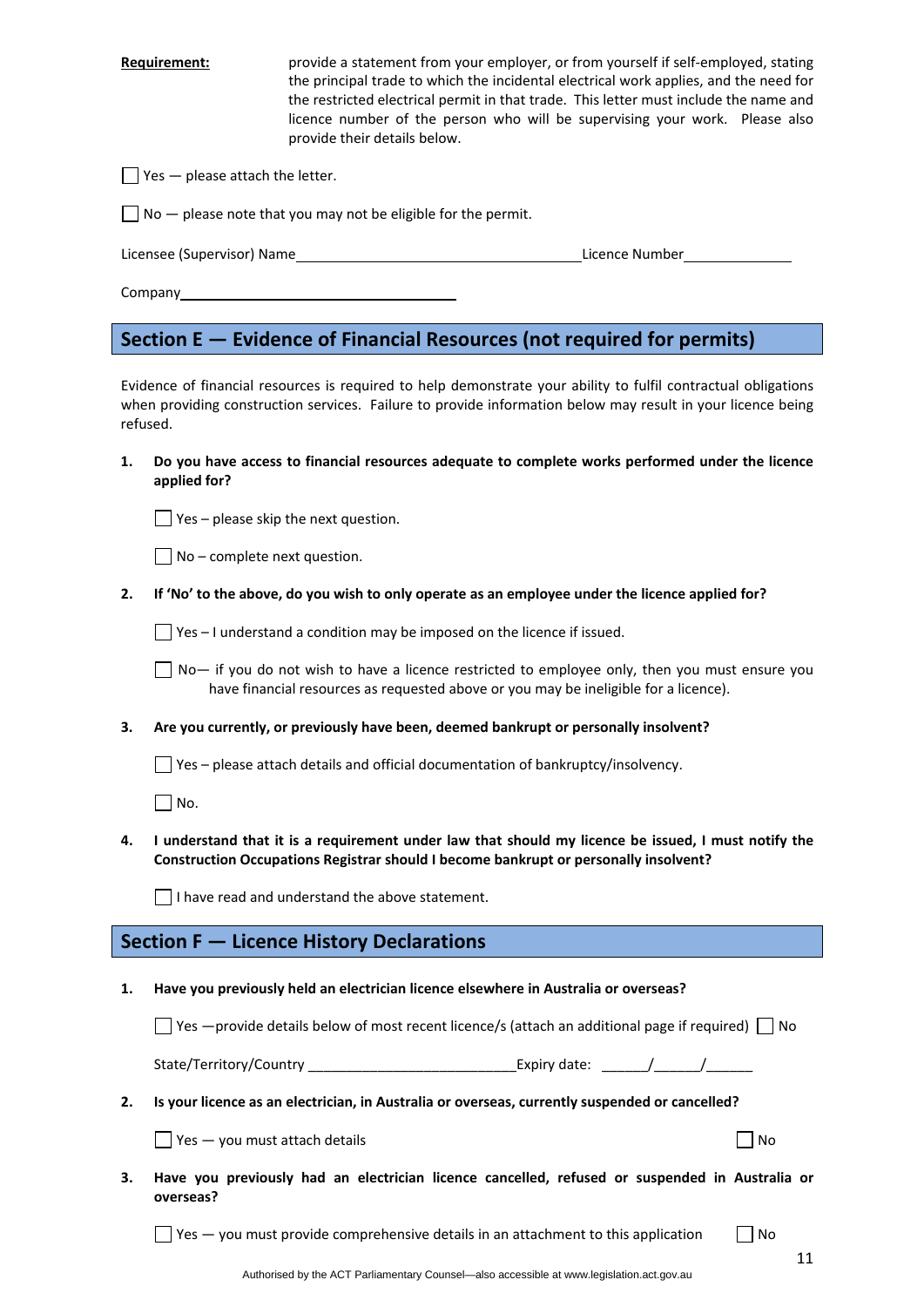- **4. I understand that I must notify the Construction Occupations Registrar if my electrician licence is cancelled, refused or suspended in Australia or overseas.**   $\vert \ \vert$  I have read and understand the above statement. **5. Has your electrician licence ever been subject to conditions, undertakings, limitations or restrictions in Australia or overseas?**   $\Box$  Yes  $-$  vou must provide comprehensive details in an attachment to this application  $\Box$  No **6. Are you disqualified under the** *Construction Occupations (Licensing) Act 2004***, or a corresponding prior Act, from applying for licence, or being licensed, in a construction occupation?**   $\Box$  Yes – you must provide comprehensive details in an attachment to this application  $\Box$  No
	- **7. Have you ever been, or are you currently, the subject of complaints, occupational discipline, demerit activity or rectification orders whilst licensed under the** *Construction Occupations (Licensing) Act 2004***, a corresponding prior Act, or the law of another jurisdiction in Australia or overseas, where those proceedings were not finalised?**

 $\Box$  Yes – you must provide comprehensive details in an attachment to this application  $\Box$  No

**8. Have you been convicted or found guilty of a criminal offence\* that involves fraud, dishonesty or violence and is punishable by imprisonment of 1 year or more?** 

| $\Box$ Yes $-$ you must provide comprehensive details in an attachment to this application                          | $\Box$ No |  |
|---------------------------------------------------------------------------------------------------------------------|-----------|--|
| and a recent criminal history check (issued in the last three months)                                               |           |  |
| *Please note: Spent convictions under the Spent Convictions Act 2000 do not need to be included in this declaration |           |  |

9. I understand that it is a requirement under law that should my licence be issued I must notify the **Construction Occupations Registrar if I am convicted of such an offence in the future.** 

 $\Box$  I have read and understand the above statement.

10. I understand that it is a requirement under law that should my licence be issued I must not perform **any licensable electrical services that are outside the scope of what the licence authorises.** 

 $\Box$  I have read and understand the above statement.

11. I understand that it is a requirement under law that should my licence be issued I must give evidence **to clients of the insurance I hold as a licensed individual in relation to any relevant licensable construction service I intend to undertake prior to providing the services.** 

| $\Box$ I have read and understand the above statement. |
|--------------------------------------------------------|
|--------------------------------------------------------|

12. I understand that it is a requirement under law that should my licence be issued I must only advertise **licensable construction services with my full name (as it appears on the licence) and my individual licence number.\*** 



\*Please note: It is an offence to advertise licensable construction services as an individual without including the above.

13. I understand that it is a requirement under law that should I be granted a licence, all licensable **electrical services I may perform under my electrician licence must comply with all relevant legislation, codes and standards.** 

 $\Box$  I have read and understand the above statement.

Please note: Electrical work may be audited by the Construction Occupations Registrar in the ACT for compliance against the relevant laws. Individual licence holders identified performing non-compliant services may be subject to occupational discipline or other licensing *action.*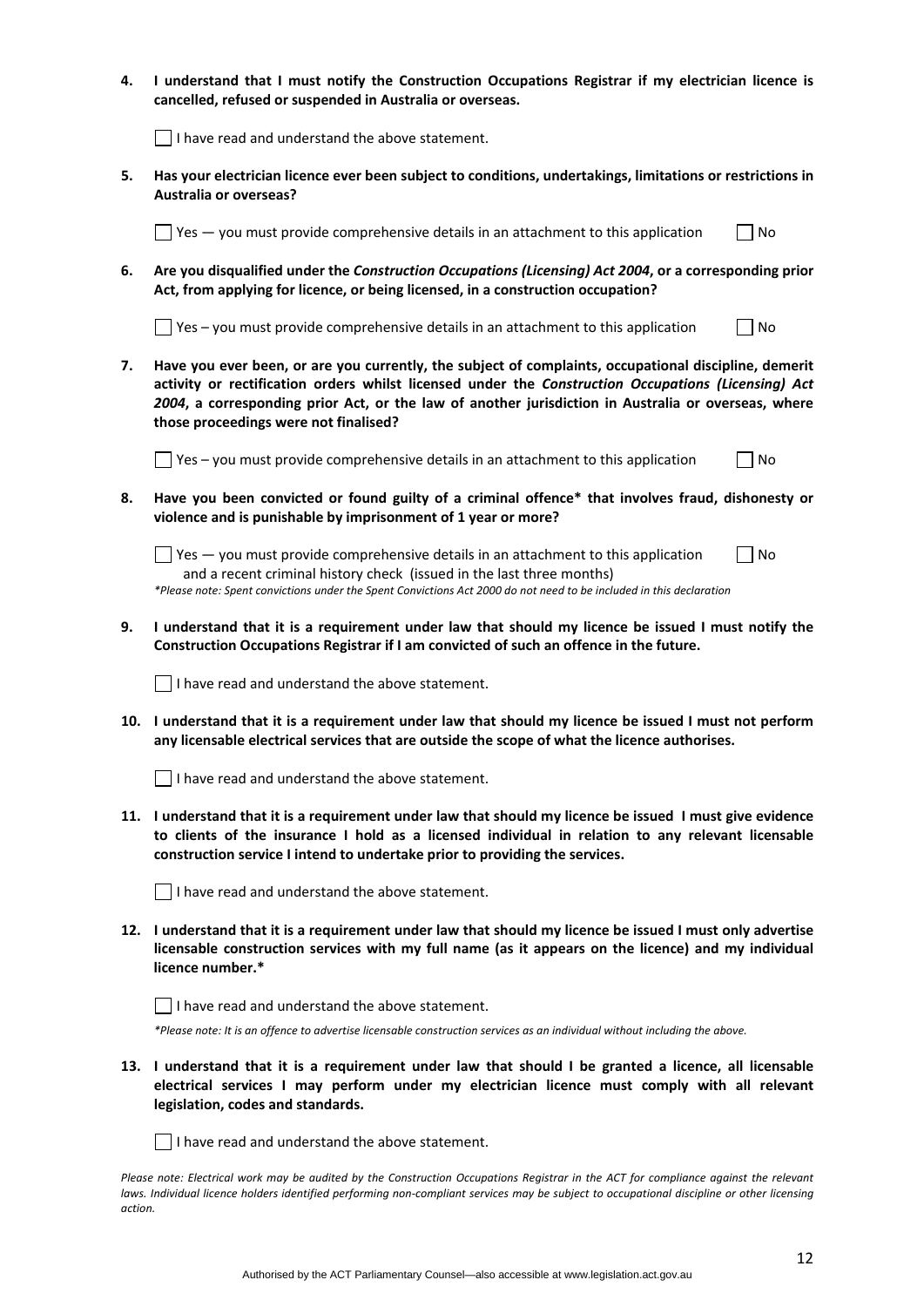I,

\_\_\_\_\_\_\_\_\_\_\_\_\_\_\_\_\_\_\_\_\_\_\_\_\_\_\_\_\_\_\_\_\_\_\_\_\_\_\_\_\_\_\_\_\_\_\_\_\_\_\_\_\_\_\_\_\_\_\_\_\_\_\_\_\_\_\_\_\_\_\_\_\_\_\_\_\_\_\_\_\_\_\_\_\_\_\_\_, *Insert name, address and occupation of person making the declaration*

make the following declaration**:**

#### **1. I declare:**

a) that I make this application to the Construction Occupations Registrar for a construction occupations licence and that all statements, and the documents/information provided in support of the application, are accurate, true and correct.

#### **2. I authorise and consent:**

- a) to the Construction Occupations Registrar and Environment and Planning Directorate (EPD) to make enquiries of, and exchange information with, the relevant regulatory authorities of any Australian State or Territory, or other country, regarding my construction occupation licence and practice as an electrician or otherwise regarding matters relevant to this application.
- b) to receiving information from the Construction Occupations Registrar relevant to my construction occupation licence or the construction industry electronically.

#### **3. I acknowledge:**

- a) that the Construction Occupations Registrar and EPD may validate documents provided in support of this application or wish to confirm my identity.
- b) that failure to complete all relevant sections of this application and enclose all supporting documentation may result in this application not being accepted or additional fees being applied as per the statutory instrument authorising fees to be taken under the *Construction Occupations (Licensing) Act 2004.*
- c) that the Construction Occupations Registrar has the legal right to refuse my application if not satisfied that I am eligible to hold a licence or impose a condition on my licence if it is deemed necessary or desirable to protect the public.
- **4. Should I be issued with a construction occupations licence I undertake:**
- a) to comply with the *Construction Occupations (Licensing) Act 2004* (and it's operational Acts) and the codes, standards and guidelines relevant to my construction occupation licence when providing, or offering to provide, a relevant construction service.
- 5. I believe that the statements (1 ‐ 4) in this declaration are true and correct.

Signature of Applicant *Date*  $\blacksquare$ 

## **Section H — Payment Details**

View the fees and [charges](http://www.actpla.act.gov.au/__data/assets/pdf_file/0004/18148/2014-15_Fees_and_charges_-_ACCESS-31July.pdf) booklet for licence applications for more information.

Upon lodgement of your application you will be required to pay an application assessment fee. This fee is **non‐refundable**. You will be provided with a notice of decision in relation to your application. If your application is approved a licence term fee will be payable prior to the issue of your licence. Please note that additional fees may apply if you submit an incomplete application without required supporting documents.